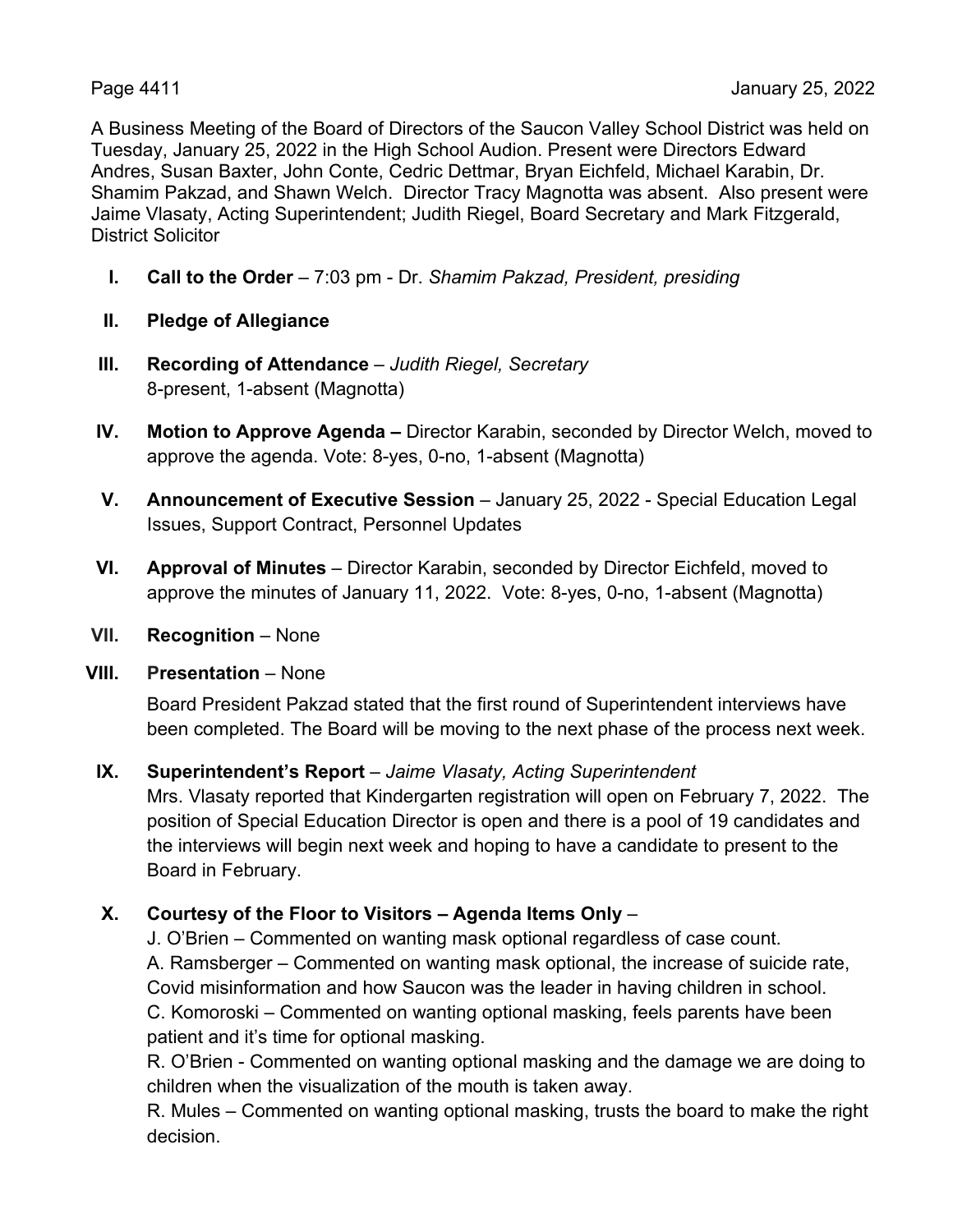H. Gress – Commented on wanting masking to protect his family and it is a small price to pay for any measure of protection.

S. Houck – Commented on the Elementary School Math in Focus curriculum. Online Comments-

A. Kichline – Commented on the Health & safety Plan and does not want the board to change it.

B. Geyer – Commented on the Health & safety Plan and is in favor of optional masking.

# **XI. Presentation of Bills** – *David Bonenberger*

- A. General Expenditures \$ 408,852.49
- B. Cafeteria Expenditures \$17,819.66
- C. Health Benefits \$404,154.77
- D. Capital Projects None
	- 1. Approve the above presentation of bills.

Director Dettmar, seconded by Director Conte, moved to approve the Presentation of the Bills. Vote: 8-yes, 0-no, 1-absent (Magnotta)

## **XII. Treasurer's Report** – *Cedric Dettmar/David Bonenberger*

- A. Cash Investment and Bond Activity
- B. Condensed Board Summary Report
- C. Capital Project Finance Report
- D. Budget Transfers \$35,421.10
- E. Middle School Activity Report None
- F. High School Activity Report December 2021
	- 1. Approve the above Treasurer's Report

Director Dettmar, seconded by Director Conte, moved to approve the Treasurer's Report. Vote: 8-yes, 0-no, 1-absent (Magnotta)

# **XIII. AGENDA ITEMS**

## **A. Education**

- A. Academic & Personnel Committee Summary December 20, 2021
- B. Health & Safety Plan

Director Andres, seconded by Director Eichfeld, moved to amend the agenda to allow a motion to adjust the Health & safety Plan to have optional masking. Vote: 2-yes (Andres, Eichfeld), 6-no, 1-absent (Magnotta) Motion failed

Director Andres moved to amend the agenda to allow a motion to modify the Health & Safety Plan to change the threshold level of cases in tiered mitigation. Motion did not receive a second.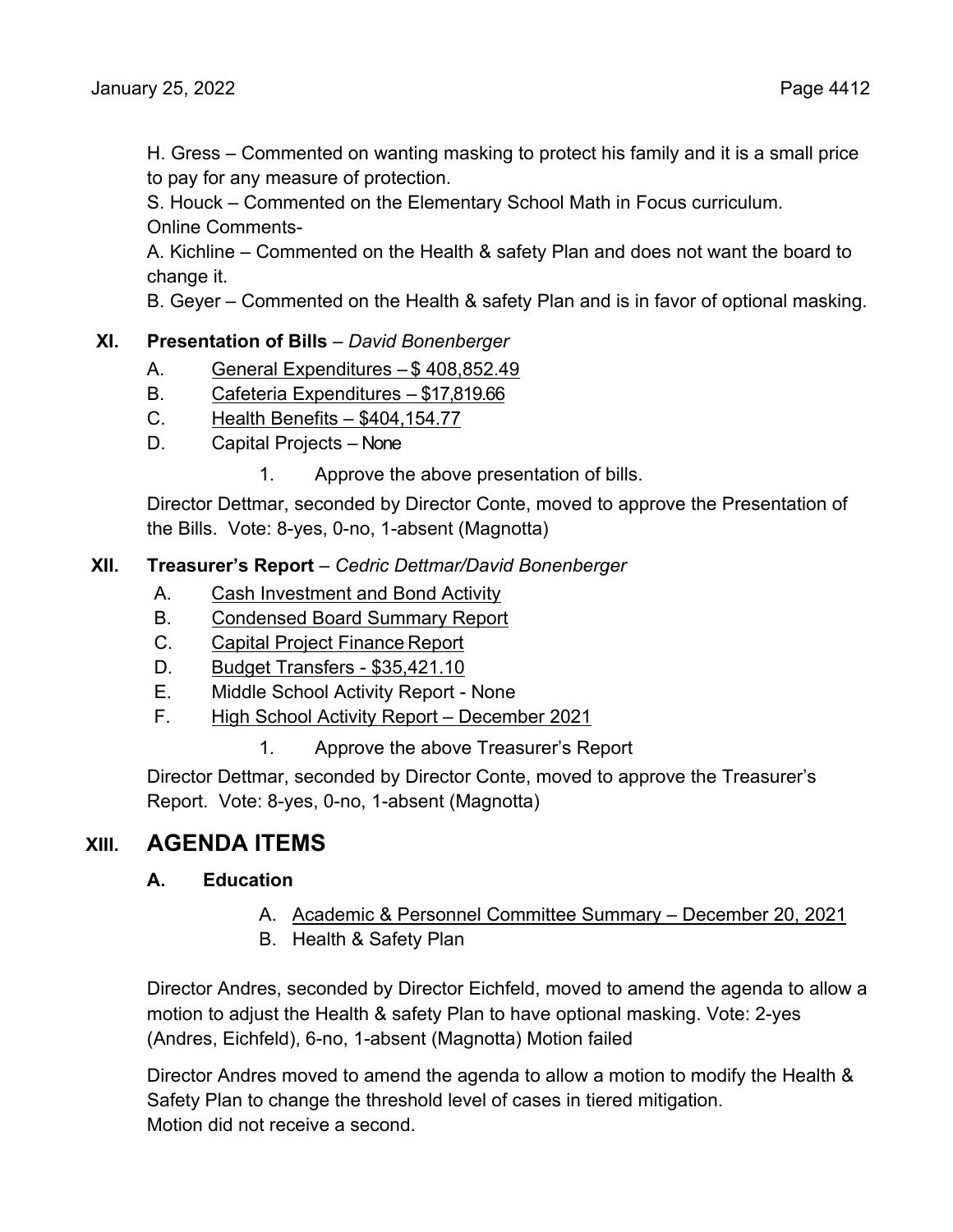1. Approve Settlement Agreement for student 6986867298.

Director Karabin, seconded by Director Eichfeld, moved to approve Education Item #1. Vote: 8-yes, 0-no, 1- absent (Magnotta)

> 2. Approve the first reading of policies: Policy 254 – Spanish Language Immersion Program Policy 200.1 AR – Spanish Immersion Enrollment Procedures

Director Karabin, seconded by Director Dettmar, moved to approve Education Item #2. Vote: 7-yes, 1-no (Andres), 1- absent (Magnotta)

# **B. Personnel**

- 1. Approve the retirement of Troy Pearson, Maintenance, his last day will be February 1, 2022.
- 2. Approve the resignation of Mellissa Janis, high/middle school speech/language therapist; her last day was January 17, 2022.

Director Conte, seconded by Director Eichfeld, moved to approve Personnel Items #1&2. Vote: 8-yes, 0-no, 1-absent (Magnotta)

> 3. Approve Judy Zimmerman as a full-time bus driver at an hourly rate of \$27.02 for driving and \$10.00 for driving with benefits per the current Education Support Professionals Contract, effective upon completion of employment paperwork. This is a new full-time position.

Approve David Coyle and Christino Pomales to transfer from parttime drivers to full-time drivers with no change in hourly rate. Benefits are per the current Education Support Professionals Contract, effective immediately. Mr. Coyle is replacing Michael Stebelski who recently retired and Mr. Pomales is filling a new fulltime position.

- 4. Approve Lesley McDaniel as a part time food service worker at an hourly rate of \$12.00 with benefits per the current Food Service Compensation & Benefits Agreement, effective upon completion of employment paperwork. Ms. McDaniel is replacing Diane Nickles who recently resigned.
- 5. Approve the following mentor beginning January 18, 2022. Salary is per the current professional agreement, which may be prorated if not a full year of mentorship:

| Mentor           | Inductee   |
|------------------|------------|
| Jessica Sawchuck | Laura Hoch |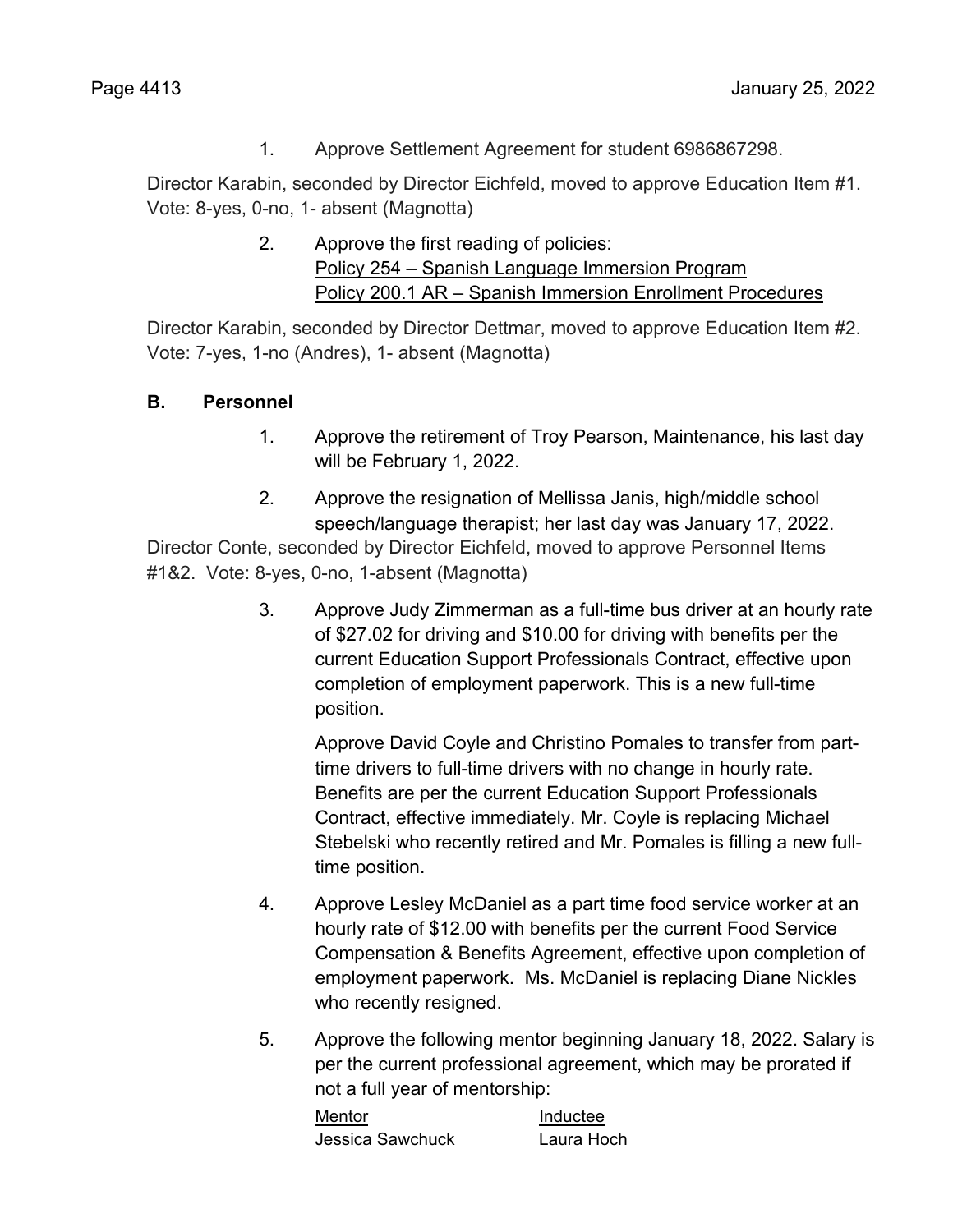- 6. Approve the following part time paraprofessionals, for 5.5 hours per day, 27.5 hours per week, \$19.67 per hour with benefits per the current Educational Support Staff Compensation and Benefits Plan, effective upon completion of employment paperwork. Colleen Avia Bryan Israel
- 7. Approve Michael Yoder as a high school social studies long term substitute, for the second semester of the 2021-22 school year. Base salary is \$54,182 (B, Step 1), which will be prorated for the number of days worked.
- 8. Approve the following maternity leave request revision:

Samantha Faulkner, elementary special education teacher, beginning approximately March 14, 2022 through the end of the 2021-2022 school year. She plans on using 1 sick days prior to beginning of FMLA leave, followed by an unpaid leave from approximately March 15, 2022 until the end of the 2021-2022 school year. Mrs. Falkner will return to her teaching duties at the beginning of the 2022-2023 school year.

9. Approve the following 2021-22 spring coaches: *(New coaches are in italic)* 

#### **Boys Lacrosse:**

Nathaniel Brolsma - Head Coach - \$5226

#### **Girls Lacrosse:**

Helen Deegan - Head Coach - \$5226 Erin Steskal - Assist. Coach - \$3171 Hanna Doerner - Assist. Coach - Volunteer Todd Doerner - Assist. Coach – Volunteer

#### **Baseball:**

Gary Laub - Head Coach - \$5600 Chris Moughan - Assist. Coach - \$1865.50 Mike Kiak - Assist. Coach - \$1865.50 Ty Kessler - Assist. Coach - \$1535 *Justin Reiss - Assist. Coach - Volunteer* Robert Frey - Assist. Coach - Volunteer **Softball:**

Michael Barbera - Head Coach - \$5600 Nicole Barbera - Assist. Coach - \$3731 Brenda Hartzall - Jr. High Head Coach - \$2985 *Abigail Ingaglio - Jr. High Assist. Coach - \$1035* 

#### **Tennis:**

Dr. Michael Krentz - Head Coach - \$4106 Deb Philpotts - Assist. Coach - \$776

#### **Track & Field:**

Edward Kolosky - Head Coach - \$5226 Brad Trembler - Assist. Coach - \$3731 Robert Davis - Assist. Coach - Volunteer **MS Soccer:**

Trent Seibert - Head Coach - \$2985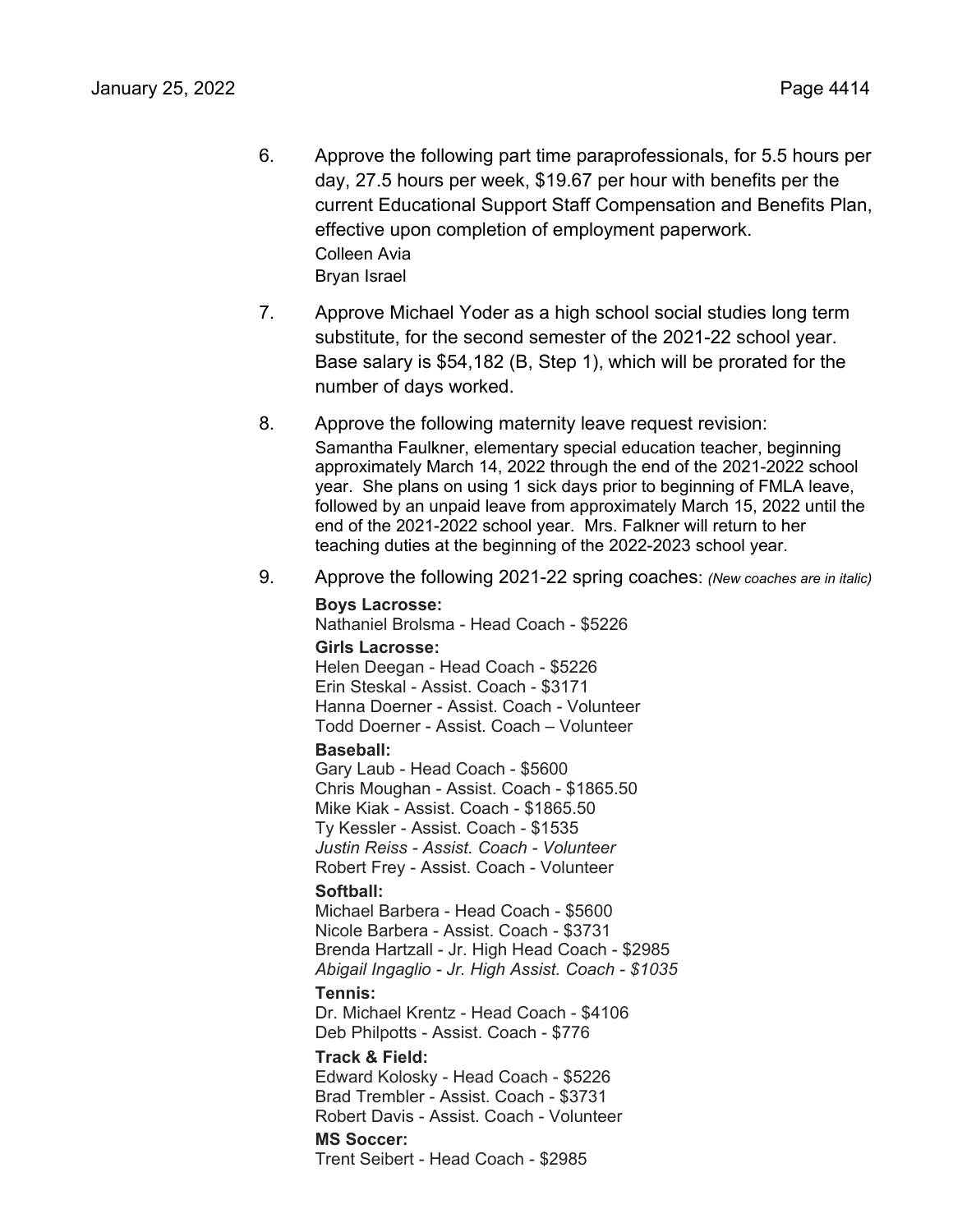Director Conte, seconded by Director Eichfeld, moved to approve Personnel Items #3-9. Vote: 8-yes, 0-no, 1-absent (Magnotta)

## **C. Facilities**

# A. Facilities Committee Summary – January 12, 2022

#### **D. Finance**

## A. Finance Committee Summary – January 19, 2022

#### **2022-2023 Budget Timeline for the 2021-2022 School Year**

**January 27, 2022** (110 days prior to primary election) - *District Deadline* to have the 2021-22 Proposed Preliminary Budget available for public inspection; or adopt a Resolution not to raise the rate of any tax by more than its index.

**February 1, 2022** (5 days after Resolution adoption) – *District Deadline* to submit adopted Resolution and proposed tax rate increases to the Department of Education.

**February 6, 2022** (10 days prior to Preliminary Budget adoption deadline) – *District Deadline* to give public notice of intent to adopt the 2021-2022 Preliminary Budget unless a Resolution was adopted indicating that it will not raise the rate of any tax by more than its index.

**February 16, 2022** (90 days prior to primary election) – *District Deadline* to adopt the 2021-2022 Preliminary Budget unless a Resolution was adopted.

**February 21, 2022** (85 days prior to primary election) – *District Deadline* to submit the 2021-2022 Preliminary Budget containing proposed tax rate increases to the Department of Education.

**May 31, 2022** - *District Deadline* to adopt the 2021-2022 proposed final budget and upload the signed Certification of Use of PDE-2028 into the Consolidated Financial Reporting System application.

**June 10, 2022** (20 days prior to final budget adoption deadline) – *District Deadline* to make the 2021-2022 Proposed Final Budget available for public inspection on PDE-2028.

**June 20, 2022** (10 days prior to final budget adoption deadline) – *District Deadline* to offer public notice of its intent to adopt the 2021-2022 final budget.

1. Approve Resolution 2022-23 which states that the Saucon Valley School District will not increase any school district tax for the 2022- 23 school year at a rate that exceeds the Index of 3.4% as calculated by the Pennsylvania Department of Education.

Director Welch, seconded by Director Dettmar, moved to approve Finance Item #1. Vote: 8-yes, 0-no, 1-absent (Magnotta)

> 2. Approve the federal standard business mileage rate from 56 cents per mile to 58.5 cents per mile beginning January 1, 2022, in accordance with the Saucon Valley Education Association Professional Contract and the Administrative Employment Agreement.

Director Karabin, seconded by Director Dettmar, moved to approve Finance Item #2. Vote: 8-yes, 0-no, 1-absent (Magnotta)

> 3. Approve the purchase of replacement K-12 student iPads using funds from the Emergency Connectivity Fund (ECF), total not to exceed the committed \$817,787.25.